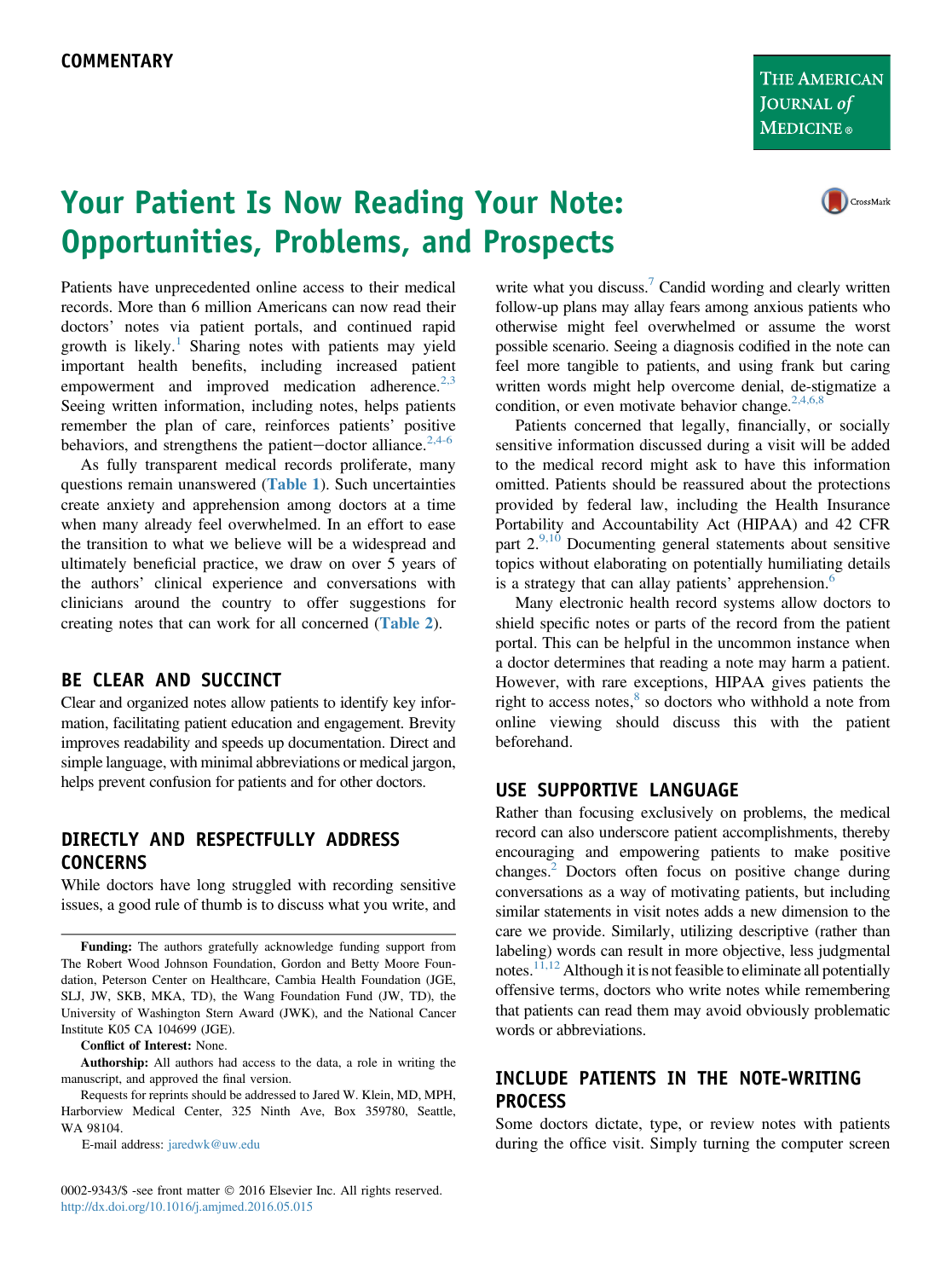#### <span id="page-1-0"></span>Table 1 Outstanding Questions About Open Notes

- Should the content and format of notes be changed?
- Can the patient's "story" return to the medical record and if so, how, and to what degree?
- Which patients may benefit from reading notes, and which may not?
- Should some notes be hidden, and how can that be explained to patients?
- Will patients withhold important information if they sense that transparency poses threats to their privacy?
- Will they uncover errors that could diminish trust and even fuel litigation?

Table 2 Suggestions for Implementing Open Notes in Clinical Practice

| Suggestion                                                | Examples                                                                                                                                                                                                                                                                                                                                                                                                                                                                                                                                                                                                                                                                                                                                                                                                                                                                                                                                                                                                                                                                                                                                                                                                                                                                                                                                                                                                                                                             |
|-----------------------------------------------------------|----------------------------------------------------------------------------------------------------------------------------------------------------------------------------------------------------------------------------------------------------------------------------------------------------------------------------------------------------------------------------------------------------------------------------------------------------------------------------------------------------------------------------------------------------------------------------------------------------------------------------------------------------------------------------------------------------------------------------------------------------------------------------------------------------------------------------------------------------------------------------------------------------------------------------------------------------------------------------------------------------------------------------------------------------------------------------------------------------------------------------------------------------------------------------------------------------------------------------------------------------------------------------------------------------------------------------------------------------------------------------------------------------------------------------------------------------------------------|
| Be clear<br>and<br>succinct                               | • When possible, enlarge the font size or use boldface text to emphasize important items such as "Check your blood sugar<br>twice a day."<br>• Consider beginning your note with the Assessment and Plan section.<br>• Do not import multiple pages of data available elsewhere in the chart; instead, include only pertinent aspects of the<br>current visit.<br>• Avoid jargon. Use electronic tools to convert abbreviations to the full spelling. Use dictation or spell checking software to<br>review note content.<br>• Caution patients about misspellings and word substitutions or include templated statements explaining the potential<br>sources of typographical errors.<br>• Consider using second person instead of third person voice. For example, "Start taking lisinopril and check your blood<br>pressure twice a week," rather than, "Initiated lisinopril and instructed to check her blood pressure twice a week." More<br>direct language may help reinforce instructions for patients.<br>. Insert links to reliable online resources for educational information and clarification of acronyms or medical terms.                                                                                                                                                                                                                                                                                                                          |
| Directly<br>and<br>respectfully<br>address<br>concerns    | . Obese patients. Review their body mass index and the definitions for overweight, obese, and morbidly obese with<br>patients so that they understand why these terms are in the chart.<br>. Possible cancer. "You have some symptoms concerning for colon cancer (blood in stool, weight loss, family history of<br>early colon cancer), so I will facilitate an expedited referral to the gastroenterologist. If it is colon cancer, we want to<br>catch it early when there are more treatment options."<br>• Drug use. "Cocaine use is causing your extremely elevated blood pressure and difficulty with relationships."<br>. Mental health. "Increased feelings of worthlessness and thoughts of self-harm. No active suicide plan and willing to seek<br>care if thoughts worsen. Your grandchildren remind you of reasons to live. Check in tomorrow with your counselor and<br>don't forget the crisis line number."<br>• If documentation could cause harm to the patient (for example, intimate partner violence if access to the patient portal is<br>obtained by abuser), discuss this with the patient in advance. Consult with a social worker or legal counsel and consider<br>blocking this note from the patient portal.<br>• Remember that, with rare exceptions, HIPAA protects patients' right to view records. Shielding notes from an online<br>patient portal does not prevent patients from submitting a written request for their records. |
| Use<br>supportive<br>language                             | • "The patient has lost 5 pounds and is motivated to continue this positive trend toward our goal of 20 pounds," rather<br>than "The patient still needs to lose another 15 lbs."<br>• "The patient chose not to pursue treatment," rather than "The patient refused treatment."<br>• "The patient does not consume alcohol," rather than "The patient denies alcohol consumption."<br>• Use terms that may be perceived as less judgmental or confusing:<br>$\circ$ "Shirt untucked" (rather than "disheveled")<br>○ "Short of breath" (rather than SOB)<br>$\bigcirc$ "Follow up" (rather than f/u)<br>○ "Right eye/left eye" (rather than OD/OS)<br>$\circ$ "False alarm" (false positive)<br>O "Enlarged heart" (rather than "cardiomyopathy"), "chronic kidney disease" (rather than "renal failure")                                                                                                                                                                                                                                                                                                                                                                                                                                                                                                                                                                                                                                                           |
| Include<br>patients in<br>the note-<br>writing<br>process | • Turn the computer screen toward the patient to show what you are typing.<br>• Check for understanding and accuracy during the visit.<br>• If dictation is available, consider dictating with the patient present.<br>• Consider having the patient contribute to the note, if this option is available.                                                                                                                                                                                                                                                                                                                                                                                                                                                                                                                                                                                                                                                                                                                                                                                                                                                                                                                                                                                                                                                                                                                                                            |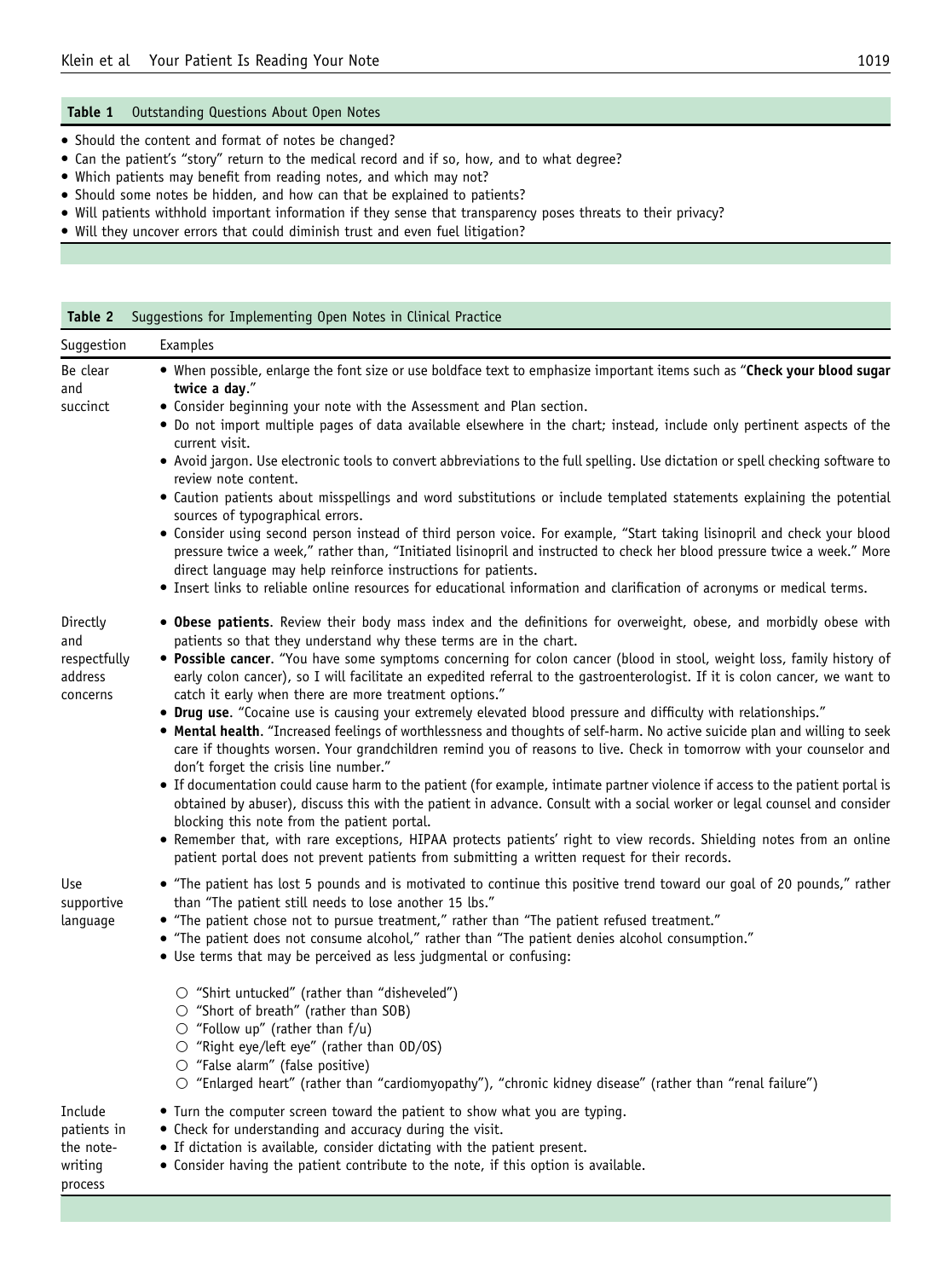| Table 2<br>Continued                                |                                                                                                                                                                                                                                                                                                                                                                                                                                                                                                                            |  |
|-----------------------------------------------------|----------------------------------------------------------------------------------------------------------------------------------------------------------------------------------------------------------------------------------------------------------------------------------------------------------------------------------------------------------------------------------------------------------------------------------------------------------------------------------------------------------------------------|--|
| Suggestion                                          | Examples                                                                                                                                                                                                                                                                                                                                                                                                                                                                                                                   |  |
| Encourage<br>all patients<br>to read<br>their notes | • "I want you to look at my notes and make sure we are both on the same page."<br>• "Reading your notes may remind you about what we discussed when you get home. You can also share it with your family<br>or caregivers if you would like."<br>• Advocate to have the electronic medical record configured to automatically send reminder messages to patients after<br>visits or prior to follow-up visits.                                                                                                             |  |
| Ask for and<br>use<br>feedback                      | • "I see us as a team working together to improve your health, so your feedback makes a big difference! Accuracy is<br>important to me, so if you see something you think might be a mistake in your note, please let me know so we can work<br>together to fix it."<br>• Give the patient a copy of the prior clinic note (paper or electronic) to review while in the waiting area.<br>• Ask, "Did you have a chance to read my note from last visit? What questions or concerns do you have about what was<br>written?" |  |
| Be familiar<br>with how<br>to amend<br>notes.       | • "Thanks for pointing out that I wrote 'right knee' rather than 'left knee'; I'll be sure to note the correction in your chart."<br>• "I understand you want your history of cocaine use removed from the medical record, but this information has important<br>implications for your blood pressure and chest pain."<br>• "I'm sorry you disagree with my assessment that alcohol contributed to your fall. While I can't change my medical<br>opinion, if you'd like I can add that you disagree with it."              |  |
|                                                     |                                                                                                                                                                                                                                                                                                                                                                                                                                                                                                                            |  |

 $HIPAA =$  Health Insurance Portability and Accountability Act.

toward the patient takes advantage of natural opportunities to check patient comprehension. Such approaches help patients understand how notes are generated and can save doctors time by completing portions of the documentation during the course of the visit. Some practices ask patients to type their agenda into the medical record prior to meeting as a way of prioritizing patient concerns and encouraging reflection on visit goals.<sup>[13,14](#page-3-0)</sup> Moving forward, patients will upload data to their medical record from myriad electronic health applications.<sup>[15](#page-3-0)</sup> By actively involving patients in documenting their clinic visits, doctors could help patients organize, interpret, and prioritize this deluge of information.

## ENCOURAGE ALL PATIENTS TO READ THEIR NOTES

We suggest that all patients should be invited to join portals, review their notes, seek clarification, and act on mutually agreed-upon plans. Each are crucial steps for helping patients to realize benefits from reading visit notes. Electronic systems that notify patients when notes are available can substantially increase reading rates.<sup>[16](#page-3-0)</sup> By personal preference, some patients will choose not to read their doctors' notes. This may be particularly true for patients with less education, poorer self-reported health, and poor health lit-eracy.<sup>[17](#page-3-0)</sup> Involving family, friends, or health navigators in the dissemination of notes should be considered, but further research and innovation is needed to encourage all patients to examine the benefits of viewing notes.

#### ASK FOR AND UTILIZE FEEDBACK

Requesting patient feedback to clarify potential misunderstandings may better inform the doctor about the patient's level of understanding of her health and the care plan. Encouraging patients to reflect on the visit afterward may uncover missed information, improve mutual under-standing, and strengthen a sense of partnership.<sup>[18](#page-3-0)</sup> Thus, in addition to improving patient-doctor rapport, this type of feedback has important patient safety implications.

## BE FAMILIAR WITH HOW TO AMEND NOTES

Although experience to date suggests that remarkably few patients request changes, $<sup>2</sup>$  $<sup>2</sup>$  $<sup>2</sup>$  doctors should be familiar with</sup> the note amendment process within their own practice setting. Not all requests for amendments must be accommodated. For example, helping patients distinguish between factual inaccuracies (appropriate to amend) and clinical judgment (amended at the doctor's discretion) sets expectations for patients. More substantial or adversarial addenda should follow practice policies governing modifications of the medical record. Often, patients may submit their own statement through a formal amendment request.

#### CONCLUSION

While medical records will continue to serve a central role for doctors, they can also be a powerful tool for patients.<sup>[2,4](#page-3-0)</sup> Substantially more experience and evidence is needed to further guide the content and format of clinical notes and the entire electronic health record. Although the thought of adding yet another dimension to our notes likely induces anxiety (if not ire!) for many doctors, we hope our suggestions will stimulate discussion about this topic. We encourage doctors to share their collective experience and insight as we move into a new era of fully transparent medical records.